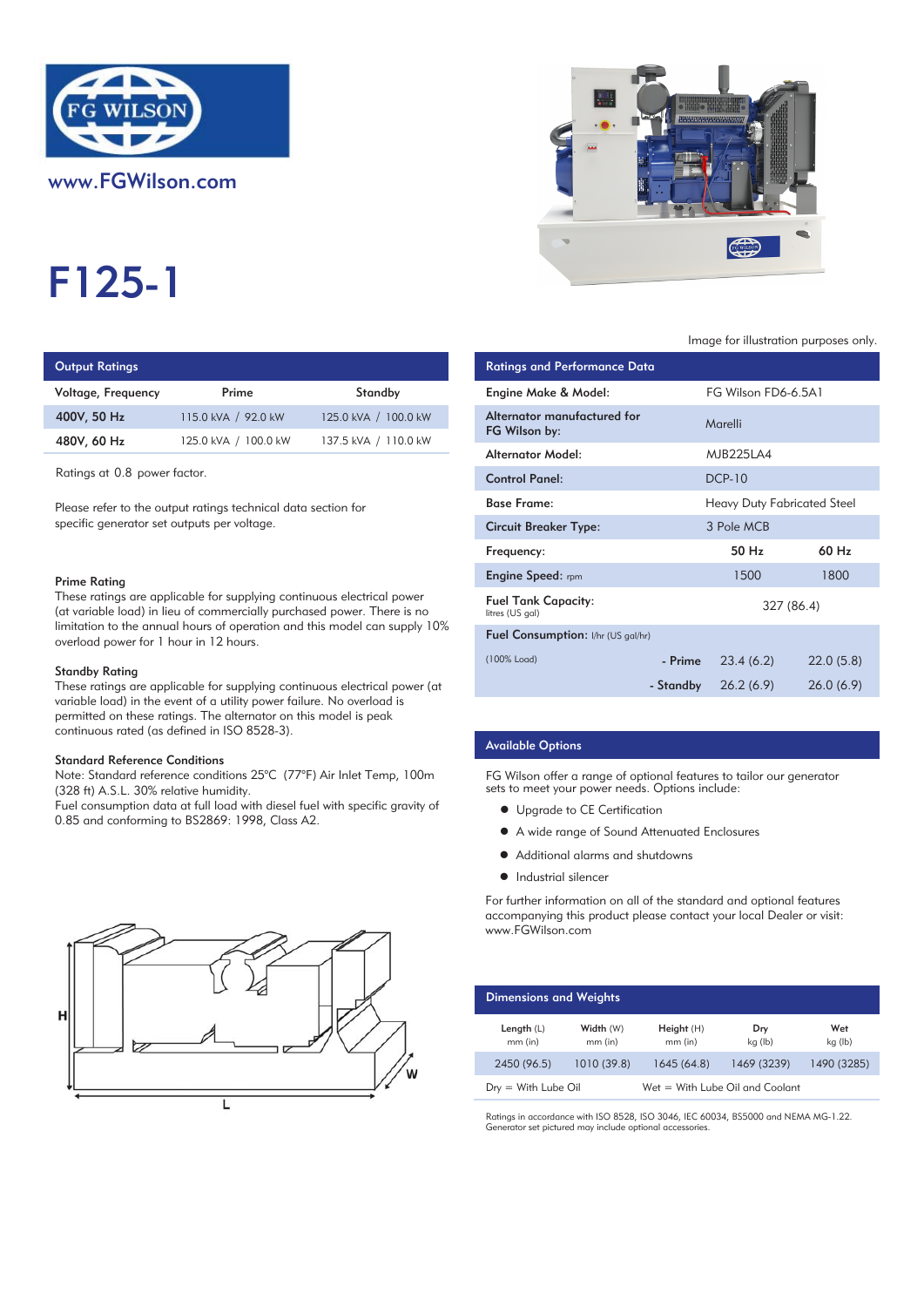| <b>Engine Technical Data</b>                                |                    |                                                 | <b>Air Systems</b>  |
|-------------------------------------------------------------|--------------------|-------------------------------------------------|---------------------|
| No. of Cylinders / Alignment:                               |                    | 6 / In Line                                     | Air Filter Ty       |
| Cycle:                                                      |                    | 4 Stroke                                        | Combustior          |
| Bore / Stroke: mm (in)                                      |                    | 105.0 (4.1)/125.0 (4.9)                         |                     |
| Induction:                                                  |                    | Turbocharged Air To Air<br><b>Charge Cooled</b> | Max. Comb           |
| Cooling Method:                                             |                    | Water                                           | <b>Restriction:</b> |
| <b>Governing Type:</b>                                      |                    | Electronic                                      |                     |
| <b>Governing Class:</b>                                     |                    | ISO 8528 G2                                     |                     |
| <b>Compression Ratio:</b>                                   |                    | 17:1                                            | <b>Cooling Sys</b>  |
| Displacement:   (cu. in)                                    |                    | 6.5(396.0)                                      | <b>Cooling Sys</b>  |
| <b>Moment of Inertia:</b> $kg \, m^2$ (lb/in <sup>2</sup> ) |                    | 0.00(0)                                         | Water Pum           |
| <b>Engine Electrical System:</b>                            |                    |                                                 | <b>Heat Reject</b>  |
|                                                             | - Voltage / Ground | 24/Negative                                     |                     |
| - Battery Charger Amps                                      |                    | 27                                              | kW (Btu/min)        |
| Weight: kg (lb)                                             | - Dry              | 665 (1466)                                      | <b>Heat Radia</b>   |
|                                                             | - Wet              | 675 (1488)                                      | kW (Btu/min)        |

| Performance                        |           | 50 Hz          | 60 Hz          |
|------------------------------------|-----------|----------------|----------------|
| <b>Engine Speed:</b> rpm           |           | 1500           | 1800           |
| <b>Gross Engine Power: kW (hp)</b> |           |                |                |
|                                    | - Prime   | 107.0 (143.0)  | 120.0(161.0)   |
|                                    | - Standby | 115.0(154.0)   | 128.0 (172.0)  |
| <b>BMEP:</b> $kPa$ (psi)           |           |                |                |
|                                    | - Prime   | 1318.0 (191.2) | 1232.0 (178.7) |
|                                    | - Standby | 1417.0 (205.5) | 1314.0 (190.6) |

| <b>Fuel System</b>                        |      |      |                                        |      |  |  |
|-------------------------------------------|------|------|----------------------------------------|------|--|--|
| Spin On<br><b>Fuel Filter Type:</b>       |      |      |                                        |      |  |  |
| Recommended Fuel:                         |      |      | Class A <sub>2</sub> Diesel or BSEN590 |      |  |  |
| <b>Fuel Consumption:</b> I/hr (US gal/hr) |      |      |                                        |      |  |  |
|                                           | 110% | 100% | 75%                                    | 50%  |  |  |
| Prime                                     | Load | Load | Load                                   | Load |  |  |

| Prime   | Load      | Load      | Load      | Load      |
|---------|-----------|-----------|-----------|-----------|
| 50 Hz   | 26.2(6.9) | 23.4(6.2) | 17.6(4.6) | 12.1(3.2) |
| $60$ Hz | 26.0(6.9) | 22.0(5.8) | 16.9(4.5) | 18.9(5.0) |

|                | 100%      | 75%       | 50%       |
|----------------|-----------|-----------|-----------|
| <b>Standby</b> | Load      | Load      | Load      |
| 50 Hz          | 26.2(6.9) | 19.9(5.3) | 14.9(3.9) |
| $60$ Hz        | 26.0(6.9) | 20.8(5.5) | 22.9(6.1) |

(Based on diesel fuel with a specific gravity of 0.85 and conforming to BS2869, Class A2)

| <b>Air Systems</b>                                                 | 50 Hz     | $60$ Hz                  |  |
|--------------------------------------------------------------------|-----------|--------------------------|--|
| Air Filter Type:                                                   |           | Replaceable Element      |  |
| <b>Combustion Air Flow:</b> m <sup>3</sup> /min (cfm)              |           |                          |  |
| - Prime                                                            |           | $\overline{\phantom{0}}$ |  |
| - Standby                                                          | 9.0(318)  | 9.4(331)                 |  |
| Max. Combustion Air Intake<br><b>Restriction:</b> kPa (in $H_2O$ ) | 5.0(20.1) | 5.0(20.1)                |  |

| 17:1        |       | <b>Cooling System</b>                                                     |           | 50 Hz        | 60 Hz        |
|-------------|-------|---------------------------------------------------------------------------|-----------|--------------|--------------|
| 6.5(396.0)  |       | Cooling System Capacity: I (US gal)                                       |           | 26.0(6.9)    | 26.0(6.9)    |
| 0.00(0)     |       | <b>Water Pump Type:</b>                                                   |           |              | Centrifugal  |
|             |       | Heat Rejected to Water & Lube Oil:                                        |           |              |              |
| 24/Negative |       | kW (Btu/min)                                                              | - Prime   |              |              |
| 27          |       |                                                                           | - Standby | 0.0(0)       |              |
| 665 (1466)  |       | Heat Radiation to Room: Heat radiated from engine and alternator          |           |              |              |
| 675 (1488)  |       | kW (Btu/min)                                                              | - Prime   |              |              |
|             |       |                                                                           | - Standby |              |              |
|             |       | Radiator Fan Load: kW (hp)                                                |           | 4.0(5.4)     | 5.0(6.7)     |
| 50 Hz       | 60 Hz | Radiator Cooling Airflow: m <sup>3</sup> /min (cfm)                       |           | 156.0 (5509) | 252.0 (8899) |
| 1500        | 1800  | <b>External Restriction to</b><br><b>Cooling Airflow:</b> Pa (in $H_2O$ ) |           | 125 (0.5)    | 125(0.5)     |

Designed to operate in ambient conditions up to 50°C (122°F).

Contact your local FG Wilson Dealer for power ratings at specific site conditions.

| <b>Lubrication System</b>      |                    |
|--------------------------------|--------------------|
| Oil Filter Type:               | Spin-On, Full Flow |
| Total Oil Capacity: I (US gal) | 16.0(4.2)          |
| Oil Pan: $I(US gal)$           |                    |
| Oil Type:                      | 15W-40 CF4         |
| <b>Oil Cooling Method:</b>     | Water              |

| <b>Exhaust System</b>                           | $50$ Hz    | 60 Hz      |
|-------------------------------------------------|------------|------------|
| Maximum Allowable Back Pressure:<br>kPa (in Hg) | 6.0(1.8)   | 6.0(1.8)   |
| <b>Exhaust Gas Flow:</b> $m^3/m$ in (cfm)       |            |            |
| - Prime                                         |            |            |
| - Standby                                       | 21.4 (756) | 23.4 (826) |
| Exhaust Gas Temperature: °C (°F)                |            |            |
| - Prime                                         |            |            |
| - Standby                                       |            | 575 (1067) |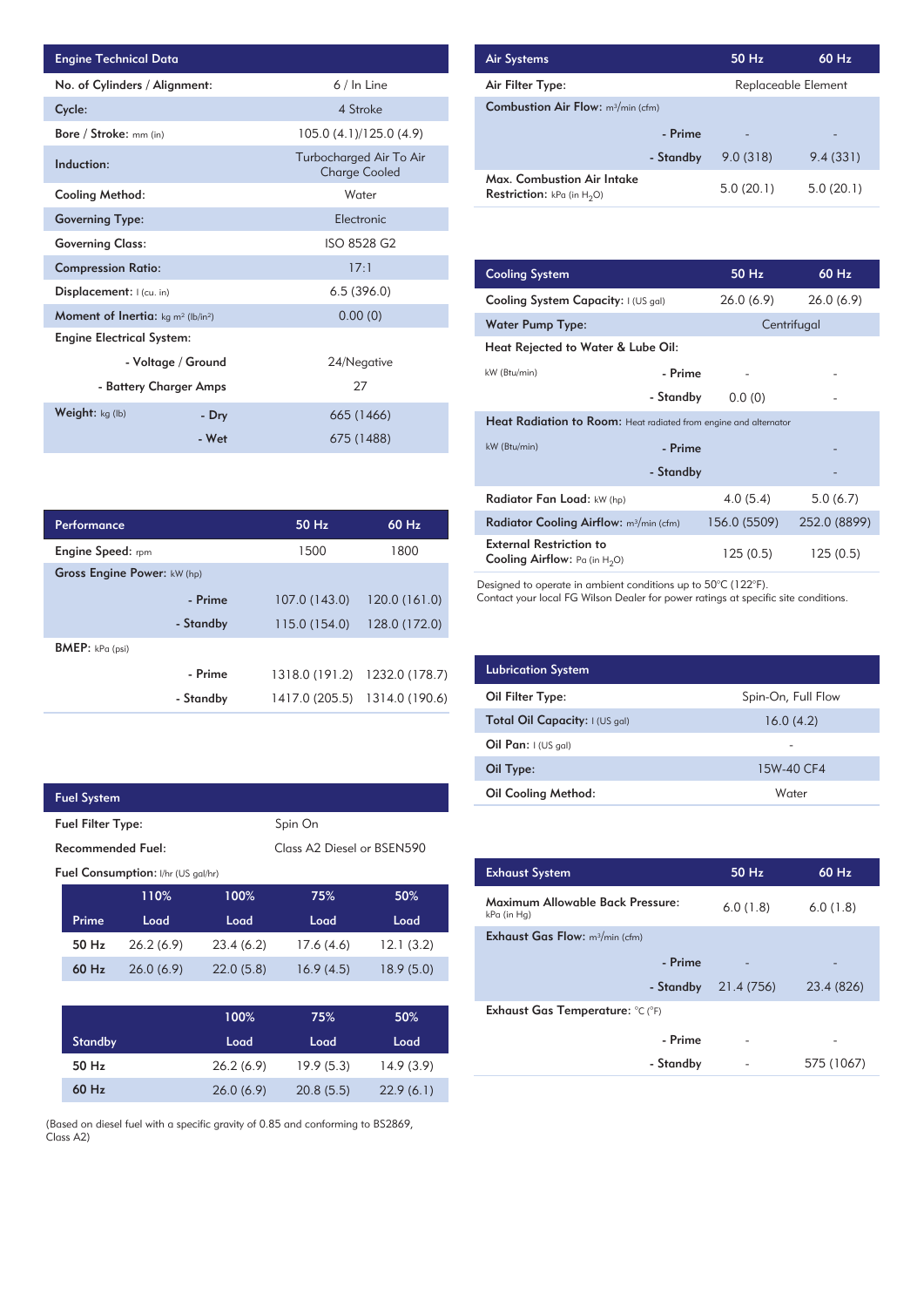| <b>Alternator Physical Data</b>   |                  |
|-----------------------------------|------------------|
| Manufactured for FG Wilson by:    | Leroy Somer      |
| Model:                            | <b>MJB225LA4</b> |
| No. of Bearings:                  |                  |
| <b>Insulation Class:</b>          | Н                |
| <b>Winding Pitch Code:</b>        | $2/3 - MO$       |
| Wires:                            | 12               |
| <b>Ingress Protection Rating:</b> | IP <sub>23</sub> |
| <b>Excitation System:</b>         | <b>SHUNT</b>     |
| <b>AVR Model:</b>                 | Mark V           |

| <b>Alternator Operating Data</b>          |                                                            |  |  |  |  |  |  |
|-------------------------------------------|------------------------------------------------------------|--|--|--|--|--|--|
| <b>Overspeed:</b> rpm                     | 2250                                                       |  |  |  |  |  |  |
| <b>Voltage Regulation:</b> (Steady state) | $+/- 0.5%$                                                 |  |  |  |  |  |  |
| Wave Form NEMA $=$ TIF:                   | 50                                                         |  |  |  |  |  |  |
| Wave Form IEC $=$ THF:                    | 2.0%                                                       |  |  |  |  |  |  |
| <b>Total Harmonic content LL/LN:</b>      | 2.0%                                                       |  |  |  |  |  |  |
| Radio Interference:                       | Suppression is in line with European<br>Standard EN61000-6 |  |  |  |  |  |  |
| Radiant Heat: kW (Btu/min)                |                                                            |  |  |  |  |  |  |
| $-50$ Hz                                  | 8.5(483)                                                   |  |  |  |  |  |  |
| - 60 Hz                                   | 9.6(546)                                                   |  |  |  |  |  |  |

| <b>Alternator</b><br><b>Performance Data:</b> |          |          | 50 Hz                    |                          |          | 60 Hz |                      |
|-----------------------------------------------|----------|----------|--------------------------|--------------------------|----------|-------|----------------------|
| Data Item                                     | 415/240V | 400/230V | 380/220V                 | 480/277V<br>240/139V     | 380/220V |       | 440/254V<br>220/127V |
| <b>Motor Starting</b><br>Capability* kVA      | 277      | 257      | 232                      | 308                      | 193      |       | 259                  |
| <b>Short Circuit</b><br><b>Capacity %</b>     |          |          | $\overline{\phantom{0}}$ | $\overline{\phantom{0}}$ | -        |       |                      |
| <b>Reactances: Per Unit</b>                   |          |          |                          |                          |          |       |                      |
| Xd                                            | 2.137    | 2.300    | 2.548                    | 2.081                    | 2.393    |       | 2.476                |
| X'd                                           | 0.156    | 0.168    | 0.186                    | 0.152                    | 0.243    |       | 0.181                |
| $X^{\prime\prime}$ d                          | 0.077    | 0.083    | 0.092                    | 0.075                    | 0.120    |       | 0.089                |

Reactances shown are applicable to prime ratings.

\*Based on 30% voltage dip at 0.M power factor and SHUNT excitation.

| Output Ratings Technical Data 50 Hz |        |      |          |       | Output Ratings Technical Data 60 Hz |        |       |          |       |
|-------------------------------------|--------|------|----------|-------|-------------------------------------|--------|-------|----------|-------|
| Voltage                             | Prime: |      | Standby: |       | Voltage                             | Prime: |       | Standby: |       |
|                                     | kVA    | kW   | kVA      | kW    |                                     | kVA    | kW    | kVA      | kW    |
| 415/240V                            | 115.0  | 92.0 | 125.0    | 100.0 | 480/277V                            | 125.0  | 100.0 | 137.5    | 110.0 |
| 400/230V                            | 115.0  | 92.0 | 125.0    | 100.0 | 220/127V                            | 125.0  | 100.0 | 137.5    | 110.0 |
| 380/220V                            | 115.0  | 92.0 | 125.0    | 100.0 | 380/220V                            | 125.0  | 100.0 | 137.5    | 110.0 |
|                                     |        |      |          |       |                                     |        |       |          |       |
|                                     |        |      |          |       |                                     |        |       |          |       |
|                                     |        |      |          |       | 440/254V                            | 125.0  | 100.0 | 137.5    | 110.0 |
|                                     |        |      |          |       |                                     |        |       |          |       |
|                                     |        |      |          |       |                                     |        |       |          |       |
|                                     |        |      |          |       | 240/139V                            | 125.0  | 100.0 | 137.5    | 110.0 |
|                                     |        |      |          |       |                                     |        |       |          |       |
|                                     |        |      |          |       |                                     |        |       |          |       |
|                                     |        |      |          |       |                                     |        |       |          |       |